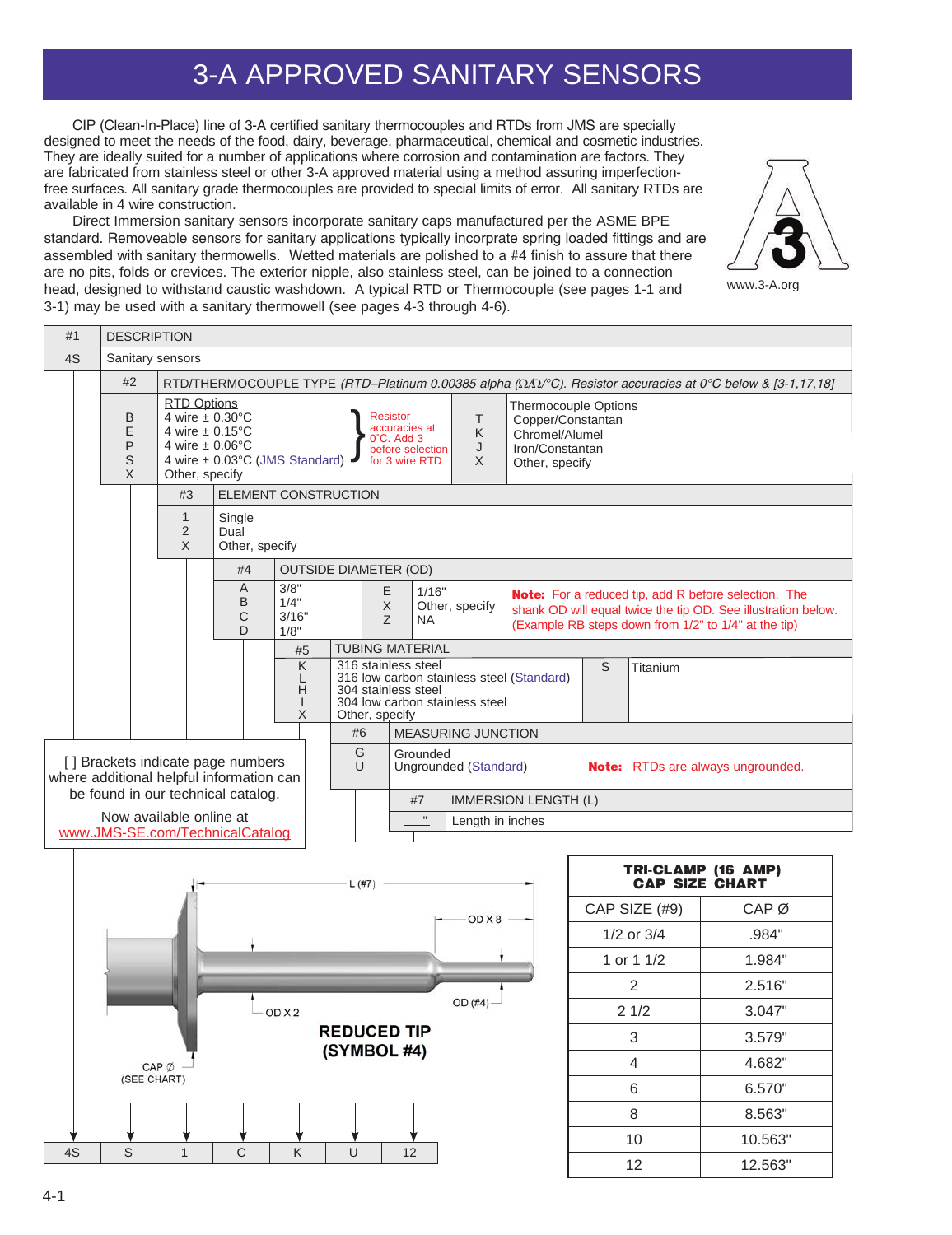## 3-A APPROVED SANITARY SENSORS

| #8<br>SANITARY CAP OPTIONS [SEE BELOW] <b>Note:</b> Standard sanitary thermowells can be found on page 4-4 and 4-5.                                                                                                               |                                                                                                                                                                                                                                                                                                                    |                                                                                                      |                                                                                                |                                                                                                                                                                                                                                 |                                                               |                                              |                                                                                                                                                                                                                                                                                                  |  |
|-----------------------------------------------------------------------------------------------------------------------------------------------------------------------------------------------------------------------------------|--------------------------------------------------------------------------------------------------------------------------------------------------------------------------------------------------------------------------------------------------------------------------------------------------------------------|------------------------------------------------------------------------------------------------------|------------------------------------------------------------------------------------------------|---------------------------------------------------------------------------------------------------------------------------------------------------------------------------------------------------------------------------------|---------------------------------------------------------------|----------------------------------------------|--------------------------------------------------------------------------------------------------------------------------------------------------------------------------------------------------------------------------------------------------------------------------------------------------|--|
| T.<br>Tri-Clamp (16 AMP)<br>$B***$<br>Bevel seat (16 A) without 13-H nut<br>Bevel seat with 13-H nut<br><b>BH***</b><br>$\mathsf{I}^{\star\star}$<br>I Clamp (16AI-14I)                                                           |                                                                                                                                                                                                                                                                                                                    | P<br>PH<br>$A***$<br>$X^*$                                                                           | PV Gasket (16APV) without 13-H nut<br>PV Gasket with 13-H nut<br>3A4 Adapter<br>Other, specify |                                                                                                                                                                                                                                 |                                                               |                                              | When specifying X, ensure that it<br>meets 3-A standard.<br>** Not 3-A authorized.<br>*** Must be cleaned manually.                                                                                                                                                                              |  |
|                                                                                                                                                                                                                                   |                                                                                                                                                                                                                                                                                                                    |                                                                                                      |                                                                                                |                                                                                                                                                                                                                                 |                                                               |                                              |                                                                                                                                                                                                                                                                                                  |  |
| PH PV Gasket (16APV)<br>T Tri-Clamp<br><b>B</b> Bevel Seat (16A)<br><b>BH</b> Bevel Seat(16A)<br>I   Clamp (16IA-14I) P PV Gasket (16APV)<br>with 13-H Nut<br>without 13-H Nut<br>with 13-H Nut<br>$(16$ AMP)<br>without 13-H Nut |                                                                                                                                                                                                                                                                                                                    |                                                                                                      |                                                                                                |                                                                                                                                                                                                                                 |                                                               |                                              |                                                                                                                                                                                                                                                                                                  |  |
| <b>CAP SIZE</b><br>#9                                                                                                                                                                                                             |                                                                                                                                                                                                                                                                                                                    |                                                                                                      |                                                                                                | See Tri-Clamp Size Chart on page 4-1                                                                                                                                                                                            |                                                               |                                              |                                                                                                                                                                                                                                                                                                  |  |
| 05<br>$1/2$ or $3/4$<br>15<br>1 or 1 1/2<br>20<br>2<br>25<br>21/2<br>30<br>3<br>40<br>$\overline{4}$                                                                                                                              | 60<br>80<br>100<br>120<br>Ζ<br>X                                                                                                                                                                                                                                                                                   | 6<br>8<br>10<br>12<br>N/A<br>Other, specify                                                          |                                                                                                | Note: 05 Cap sizes (1/2 x 3/4) will<br>use 1/4" NPT nipple. Not available<br>for Bevel seat or I-Clamp                                                                                                                          |                                                               |                                              | 3A4 Adapter                                                                                                                                                                                                                                                                                      |  |
| #10                                                                                                                                                                                                                               |                                                                                                                                                                                                                                                                                                                    | POLISH (Wetted surfaces only)                                                                        |                                                                                                |                                                                                                                                                                                                                                 |                                                               |                                              |                                                                                                                                                                                                                                                                                                  |  |
| Н<br>E<br>P                                                                                                                                                                                                                       |                                                                                                                                                                                                                                                                                                                    | Passivate after #4 finish ( $\leq$ 32 microinches( $\mu$ in))                                        |                                                                                                | High polish #4 finish ( $\leq$ 32 microinches( $\mu$ in)) (Standard)<br>Electropolish after #4 finish ( $\leq$ 32 microinches( $\mu$ in))                                                                                       | F<br>$\vee$<br>X                                              | Other, specify                               | Fine polish ( $\leq$ 20 microinches( $\mu$ in))<br>Ultra polish 8G finish ( $\leq$ 8 microinches( $\mu$ in))                                                                                                                                                                                     |  |
| #11                                                                                                                                                                                                                               |                                                                                                                                                                                                                                                                                                                    |                                                                                                      |                                                                                                | LEAD WIRE TYPE AND LENGTH IN INCHES                                                                                                                                                                                             | MAX. TEMP. °C                                                 |                                              | MAX. TEMP. °C                                                                                                                                                                                                                                                                                    |  |
| Z<br>$\blacksquare$<br>$\mathbf{1}$<br>$\mathbf H$<br>3<br>$\mathbf{u}$<br>$\overline{7}$                                                                                                                                         | No lead wire (Teflon will insulate the wires in the head)<br>$200^{\circ}$ C<br>5<br>Kapton<br>288°C<br>Ξ.<br>Fiberglass braid<br>350°C<br>Kapton & white teflon flex 200°C<br>9<br>Teflon<br>$200^{\circ}$ C<br>$X_{-}$ "<br>Other, specify<br>Teflon wire with white Teflon coated flex armor<br>$200^{\circ}$ C |                                                                                                      |                                                                                                |                                                                                                                                                                                                                                 |                                                               |                                              |                                                                                                                                                                                                                                                                                                  |  |
|                                                                                                                                                                                                                                   | #12                                                                                                                                                                                                                                                                                                                | <b>TRANSITION TYPE</b>                                                                               |                                                                                                |                                                                                                                                                                                                                                 |                                                               |                                              |                                                                                                                                                                                                                                                                                                  |  |
|                                                                                                                                                                                                                                   | H<br>S<br>$\mathsf{R}$<br>T<br>N<br>B                                                                                                                                                                                                                                                                              | Heat shrink<br>Size on size<br>1/4" OD<br>3/8" OD (Standard w/out head)<br>Nipple (Standard w/ head) |                                                                                                | X<br>Z<br>7/16" OD (Standard for high humidity)                                                                                                                                                                                 | Other, specify<br>No transition                               | Example: T2                                  | <b>Note:</b> For extra high humidity/moisture/<br>washdown environments $\leq 500^{\circ}$ F,<br>please add a 2 suffix to your selection.<br><b>Note:</b> For high temperature at the transition area (>500°F)<br>please add a 3 suffix to your selection. Example: T3                           |  |
|                                                                                                                                                                                                                                   |                                                                                                                                                                                                                                                                                                                    | #13                                                                                                  |                                                                                                | <b>COLD END TERMINATION</b>                                                                                                                                                                                                     |                                                               |                                              | Choose as many as applicable [Additional options see Pg 1-7]                                                                                                                                                                                                                                     |  |
| <b>Z</b> No Transition<br>B, T or R Transition, or M12<br><b>Direct Connect Transition</b>                                                                                                                                        |                                                                                                                                                                                                                                                                                                                    | <b>WP</b><br>A<br>P<br>IA<br><b>ISS</b><br>SS                                                        | Standard)<br>Bare ends<br>head                                                                 | White plastic head (3-A<br>Epoxy coated explosion proof<br>rated cast Iron head w/ gasket<br>Epoxy coated explosion proof<br>rated aluminum head w/ chain<br>Explosion proof stainless steel<br>General purpose stainless steel | AW<br><b>SC</b><br>8H<br>8M<br>8N<br>8PS<br>8PA<br>$Y^*$<br>X | Other, specify                               | Bare ends, Teflon with nipple<br>Capped socket connection [4-6]<br>Isolated transmitter<br>Integral transmitter<br>(see page 4-6 for details)<br>Non-isolated transmitter<br>Indicating transmitter w/ SS housing<br>Indicating transmitter w/ aluminum housing<br>M12 watertight male connector |  |
|                                                                                                                                                                                                                                   |                                                                                                                                                                                                                                                                                                                    |                                                                                                      |                                                                                                | head w/ screw cover                                                                                                                                                                                                             |                                                               |                                              | * See page 4-6 for wiring diagram.                                                                                                                                                                                                                                                               |  |
|                                                                                                                                                                                                                                   |                                                                                                                                                                                                                                                                                                                    |                                                                                                      | Note: For detailed specifications and ratings see JMS-SE.com/headspecs                         |                                                                                                                                                                                                                                 |                                                               |                                              |                                                                                                                                                                                                                                                                                                  |  |
|                                                                                                                                                                                                                                   |                                                                                                                                                                                                                                                                                                                    |                                                                                                      | #14                                                                                            | OPTIONS-USE ONLY IF APPLICABLE [INTRODUCTION]                                                                                                                                                                                   |                                                               |                                              |                                                                                                                                                                                                                                                                                                  |  |
| N Threaded Nipple<br>1/2" NPT (STD)<br>3"1/2"<br>(STANDARD)                                                                                                                                                                       |                                                                                                                                                                                                                                                                                                                    |                                                                                                      | M<br>т<br>$1^*$<br>$2^*$<br>$3^*$<br>$4^*$<br>5                                                | MTR (wetted parts)<br>Calibration tag<br>Stainless steel tag<br>Plastic tag<br>Paper tag<br>Laser etch on probe<br>Calibrate at specified point(s).<br>Corrections data will be<br>provided for each point.                     |                                                               | $6***$<br>6C<br>$\overline{7}$<br>8<br>$9^*$ | Premium calibration report<br>Corrections data will be<br>provided for all temperatures<br>within the range.<br>Premium calibration report.<br>Callendar-Van Dusen coefficients<br>will be provided. (RTD only)<br>CE marking [page XV]<br>Guide 17025 calibration<br>Bar code on paper tag      |  |
|                                                                                                                                                                                                                                   |                                                                                                                                                                                                                                                                                                                    |                                                                                                      |                                                                                                | Must specify information required on tag/probe                                                                                                                                                                                  |                                                               |                                              | ** Must specify increments & range.(Example: 0 to 300°F, 10° increments)                                                                                                                                                                                                                         |  |
| T<br>15<br>Н<br>$3 - 36"$                                                                                                                                                                                                         | T<br><b>WP</b><br><b>Note:</b> When specifying X, be sure to observe requirements and<br>restrictions as imposed by the 3-A Sanitary standards for sensors and<br>sensor fittings and connections, Number 74-03.                                                                                                   |                                                                                                      |                                                                                                |                                                                                                                                                                                                                                 |                                                               |                                              |                                                                                                                                                                                                                                                                                                  |  |